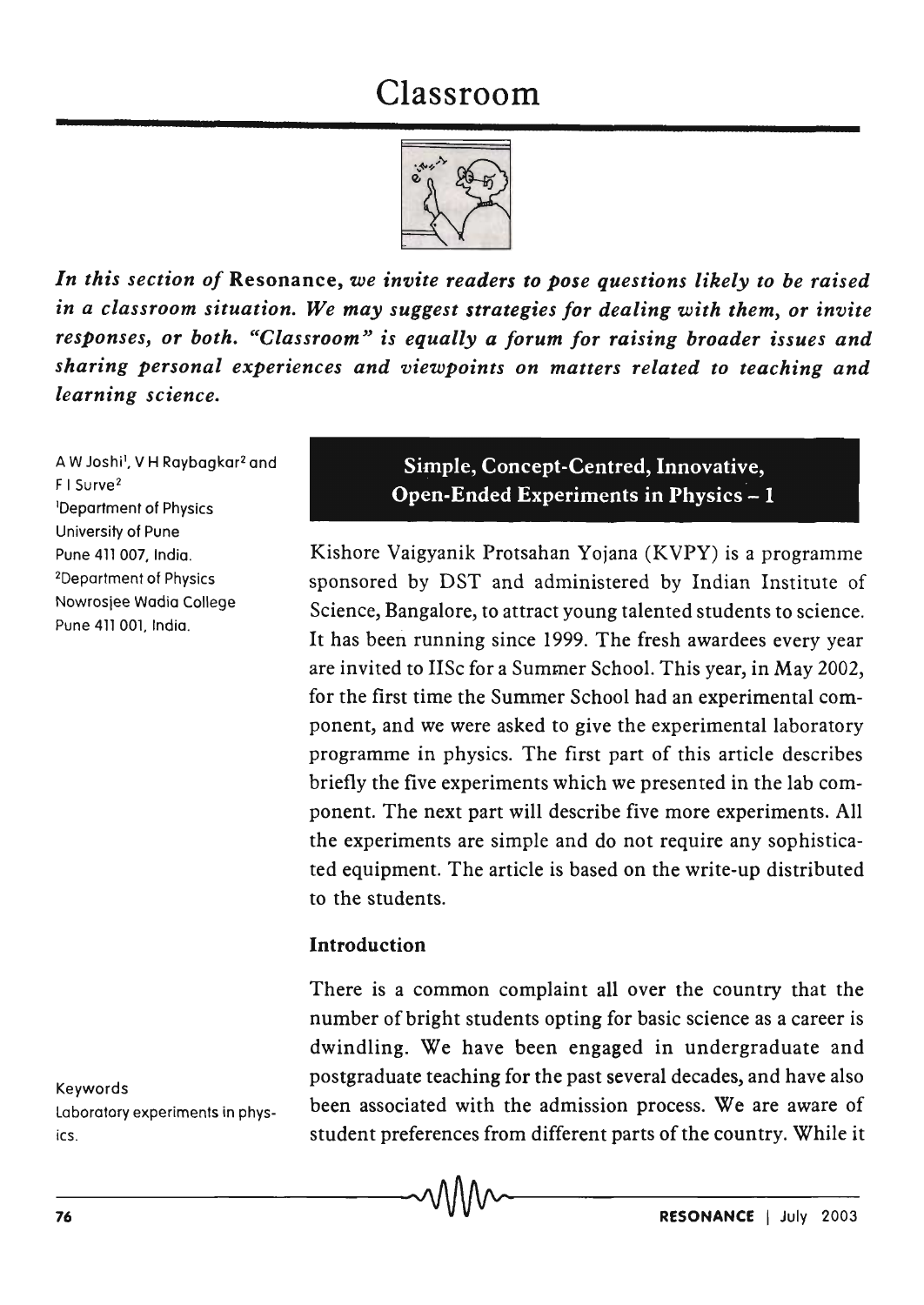is true that a vast majority of students look for quick job placements and material benefits, there is a small section of students who are willing to sacrifice such lucrative careers for the sake of excitement and challenge. But the pity of the presentday teaching is that even these are missing at the higher secondary and undergraduate levels.

We have found that simple and innovative laboratory experiments, with applications in real-life situations, are able to create this excitement among students, and show the challenge involved. The aim is to show that good physics is not confined to classrooms and blackboards. We have developed a large number of such low-cost experiments, and also some very dramatic demonstrations, with apparatus which is readily available in a college lab, and does not require any additional sophisticated equipment. Our experiments require only wires, magnets, springs, meters, ICs, balls, prisms, lenses, stands, plastic tubes, CRO, current and voltage supplies, signal generator, photodiode, 2-mW laser, and such other items.

#### The KVPY Summer School 2002

Kishore Vaigyanik Protsahan Yojana is a scheme sponsored by the Department of Science and Technology CDST) to attract young talented students to science, which has been in operation since 1999. It is administered by the Indian Institute of Science (IISc), Bangalore. Students are selected after Classes X and XII and given scholarships. They are also invited for a summer school, and the summer school for fresh awardees every year is held at IISc. In earlier years, the programme consisted of lectures and visits to various departments and institutes. In May 2002, for the first time, an experimental lab component was given to the KVPY scholars. There were 46 students who had come after their Class XI and 7 after their First Year of BSc examinations. Our team laid 'out ten experiments in a lab, which the students performed in groups of 4 to 6. A short handout was given to the students, which described the experiment and the activity in one page each. The students were able to do 6 to 8 experiments

The aim of the experiments was to show that physics is not confined to classrooms and blackboards.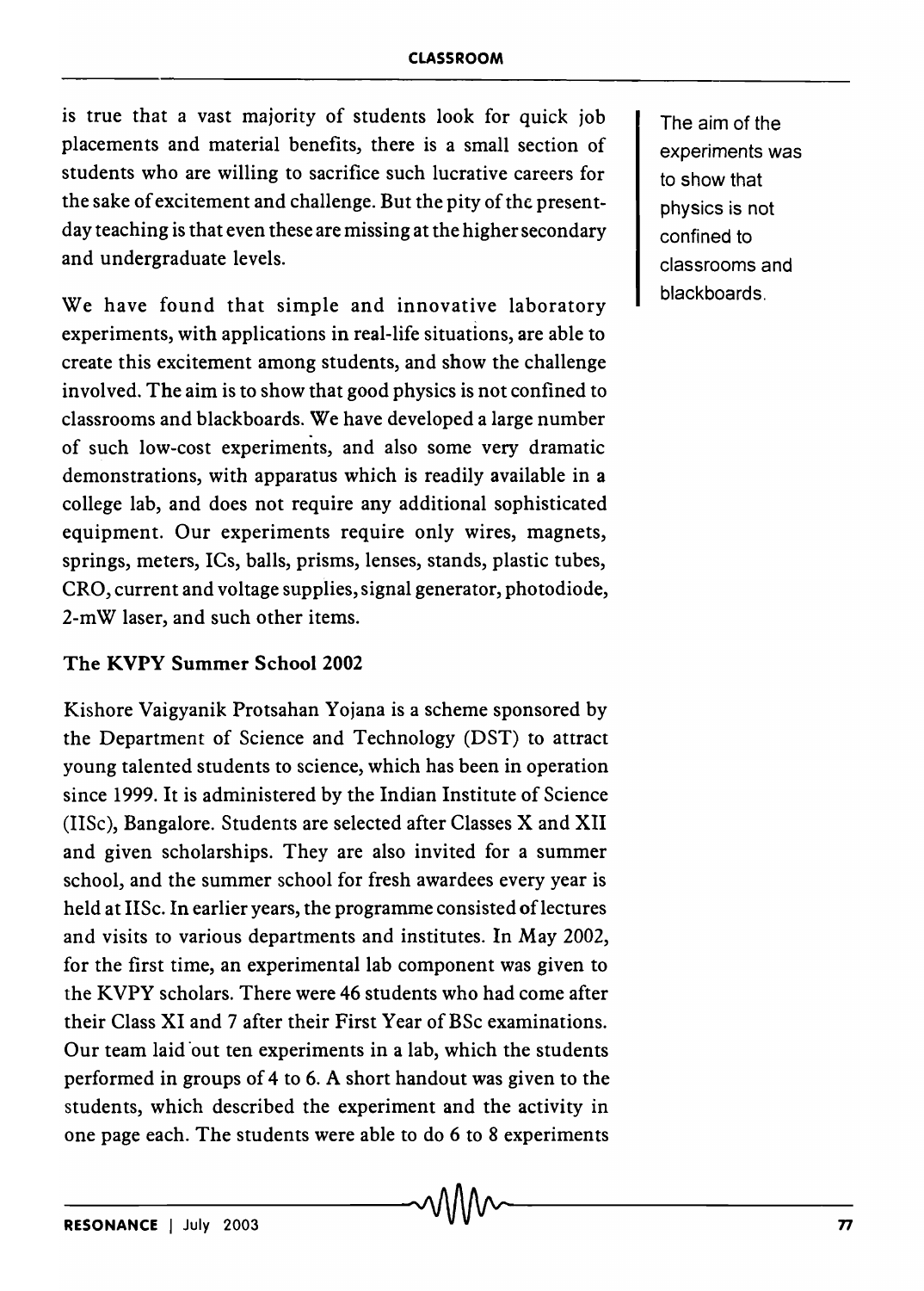in the time slot that was available. They took readings, changed parameters, made calculations and drew inferences. Since the experiments were open-ended, the students got to see something beyond their prescribed syllabus. They soon started asking questions such as what will happen if this is done that way, etc. Their faces were lit with excitement. For us too the interaction with KVPY scholars was very rewarding.

It appears from the students' feedback that they highly appreciated this component. They have in fact made comments such as more time should have been given and the groups should have been smaller, etc. It was therefore felt that these experiments should be more widely known. They can be easily replicated anywhere. It is only a question of dissemination and somebody out there taking just a little more interest.

What follows are pages from the handout given to the students, suitably modified to fit into the format of an article. Although we have developed quite a few such experiments, we hope that these ten will serve as illustrative examples.

# Experiment 1. *Head-on Collision of Bodies with Different Mass Ratios*

This is a topic in Class XI Physics. The teacher derives equations on the black-board, but doesn't show any demonstration. Experiments are also difficult because of friction, and need costly equipment such as linear air track, photosensors, and timers, etc. We perform this experiment in the vertical direction with balls where all the difficulties get solved. It was recently reported in this journal *(Resonance,* Vol.7, No.6, p.67, 2002); hence details are not given here.

## Experiment 2. *Study of Projectile Motion using a Pistol*

You can study projectile motion by firing a single bullet with a suitable mass at different angles between 0° and 90°. Measure the range for various angles  $\alpha$  of firing. Ensure that the bullet always lands on the table. Find the angle at which the maximum range is obtained by plotting a graph of  $2\alpha$  versus R, the range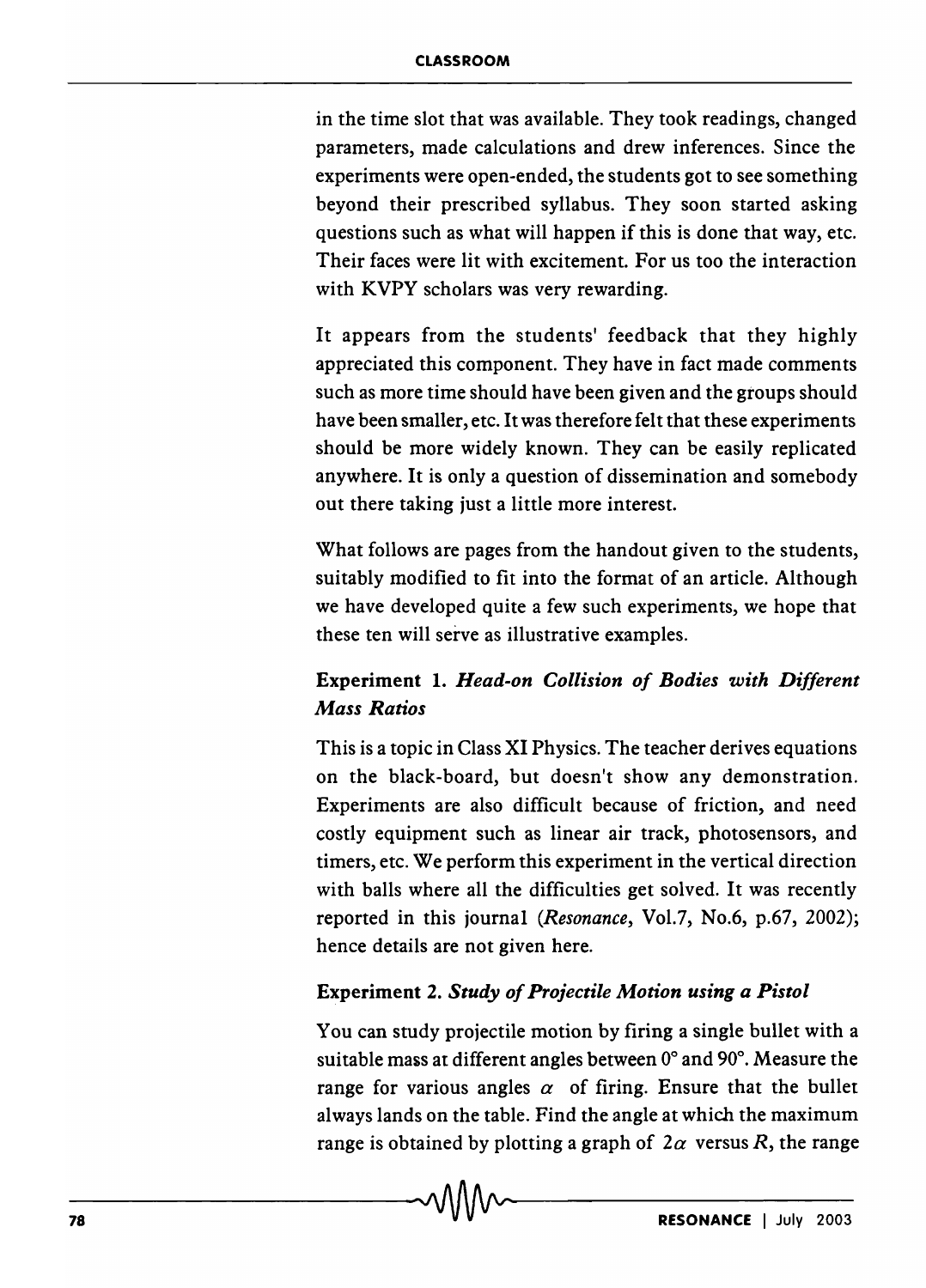of the bullet.

Next, remove the pistol from the table and attach it to a laboratory stool. Take the stool close to an accessible wall/partition. Adjust the distance between the stool and the wall to be *R/2* for every angle for which range was recorded earlier. Fire the bullet at the wall and carefully mark the spot where the bullet hits the wall. Hence measure the maximum height  $H$  attained by the projectile with reference to the plane of projection at various angles. If *v* is the initial speed of the bullet when it is fired, we have

 $R = v^2(\sin 2\alpha)/g$ ,  $H = v^2(\sin^2 \alpha)/2g$ .

Since the initial speed with which the bullet is fired is the same at all angles, we can eliminate  $\alpha$  to find

 $v = [(R^2 + 16 H^2)/8H]^{1/2}.$ 

Thus measuring  $R$  and  $H$  allows us to determine the initial speed *v*. The time of flight can also be obtained as

 $T = [8H/g]^{1/2}.$ 

From your observations, you can determine the average speed *v*  and hence the kinetic energy *mv2 /2* of the bullet. Since this comes from the potential energy of the spring in the pistol that is equal to  $Kx^2/2$ , you can estimate the force constant  $K$  of the spring by measuring the extension *x* (assuming that the potential energy would be completely converted into the kinetic energy of the bullet), which is a constant for a given pistol.

How would you check if your estimate of  $K$  is reliable? In reality, both air drag and friction affect projectile motion. To know more about their role, you can perform the following activities.

1. Attach the pistol with boards close to a retort stand.

2. Attach a small hanger with suitable weights to the piston of the pistol and measure the extension produced.

3. Plot a graph of force vs extension to determine  $K$  of the spring. The value obtained using this method would be different from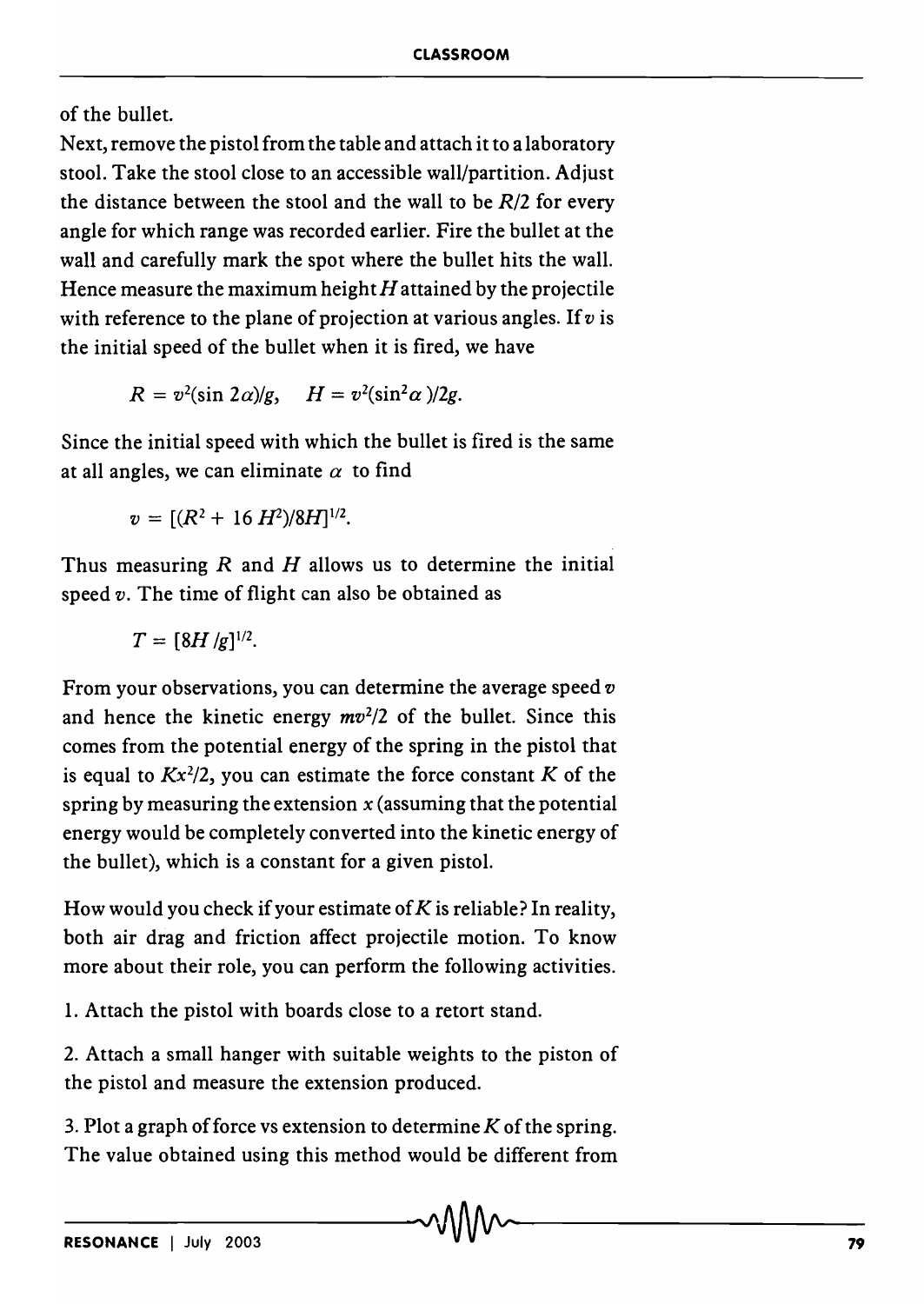the one obtained assuming complete conversion of potential energy of the spring into kinetic energy of the bullet. The difference must be attributed to frictional forces alone, since there is no air drag involved in this method.

4. Use a spring taken out of a similar pistol. Attach suitable weights to it by hanging it on a stand. Determine  $K$  again from the graph of force vs extension produced. The value of  $K$  obtained from these measurements would be closest to the real value since both friction and air drag have been eliminated.

5. Hence estimate the energy lost due to air drag and frictional forces.

#### Food for thought:

What are the presumptions made in various phases of the experiment?

What are the difficulties posed in measuring variables involved and how do we overcome them?

Can we estimate the reliability and accuracy of our measurements? Deduce the unconventional formulae used in this experiment from the known ones.

#### Experiment 3. *Study of Friction using a Record Player*

This experiment will help you in estimating the force of friction in different situations. You have been given an old record player with multiple speed settings in RPM (revolutions per minute). Before you begin your study of friction, check if the speed settings are correct using the stroboscopic disc provided. Can you guess the precaution to be taken while checking the speed?

Select any of the discs specially made to study the force of friction between the material of a carrom striker and the disc. Place the striker closest to the axis of rotation and set the turntable rotating at 78 RPM. See if the striker maintains its position on the disc. If it doesn't, switch over to the immediate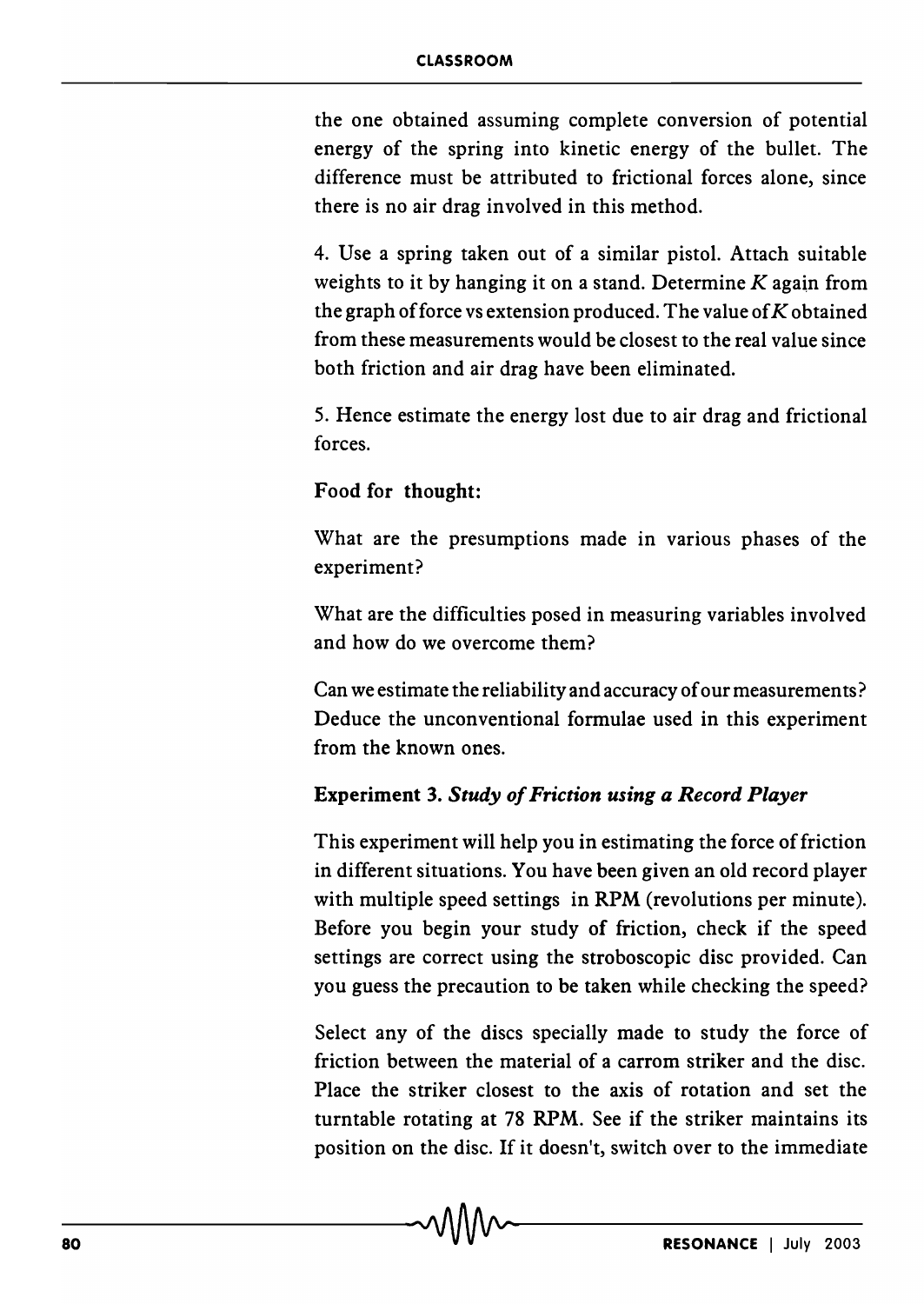lower speed, viz. 45 RPM. If it does, stop the turntable, move the striker radially outward through one cm and restart the rotation. Check again if the striker retains its position or is thrown off the disc.

Use this procedure to determine, as accurately as possible, the critical radial distance *r* of the centre of the striker from the axis of the turntable. Then we can apply the equation  $mv^2/r = \mu mg$ , where *m* is the mass of the striker, *g* acceleration due to gravity, *v* the linear speed with which the striker rotates and  $\mu$  the coefficient of static friction for the materials under study. Note that although  $m$  cancels out from both sides of the equation, it would show its adverse influence if we don't account for its limits. The rotation speed would reduce appreciably if *m* is very high and our calculations would need corrections. Since *v* is the critical linear speed, and  $v = r\omega$ , where r is the critical radial distance when the striker just slips, be careful to measure *r*  accurately. Change over to a lower value of speed setting of the player, if possible. It would help you increase the accuracy. Note that every revolution corresponds to  $2\alpha$  radians and  $\omega$  is to be measured in radians per second. Thus if  $n$  is the RPM setting, there will be  $n/60$  rotations per second and  $\omega$  will be  $2\pi n/60$ radians per sec. Hence

 $\mu = v^2/rg = r\omega^2/g = r(2\pi n/60)^2/g = r\pi^2 n^2/900g.$ 

You can repeat the procedure to find out the coefficient of static friction between striker material and all other discs. What would you do if you wanted to know the friction between, say, a polish paper (sandpaper) and copper clad?

You may also estimate the reduction in the value of  $\mu$  when you use a dry lubricant like boric powder on the disc.

If you want to determine the coefficient of sliding (kinetic) friction, repeat the above procedure with a small but important change - every time start the turntable first and gently drop the striker at increasing radial distance until the striker slips away. Thus you will find that the critical distance is not the same as in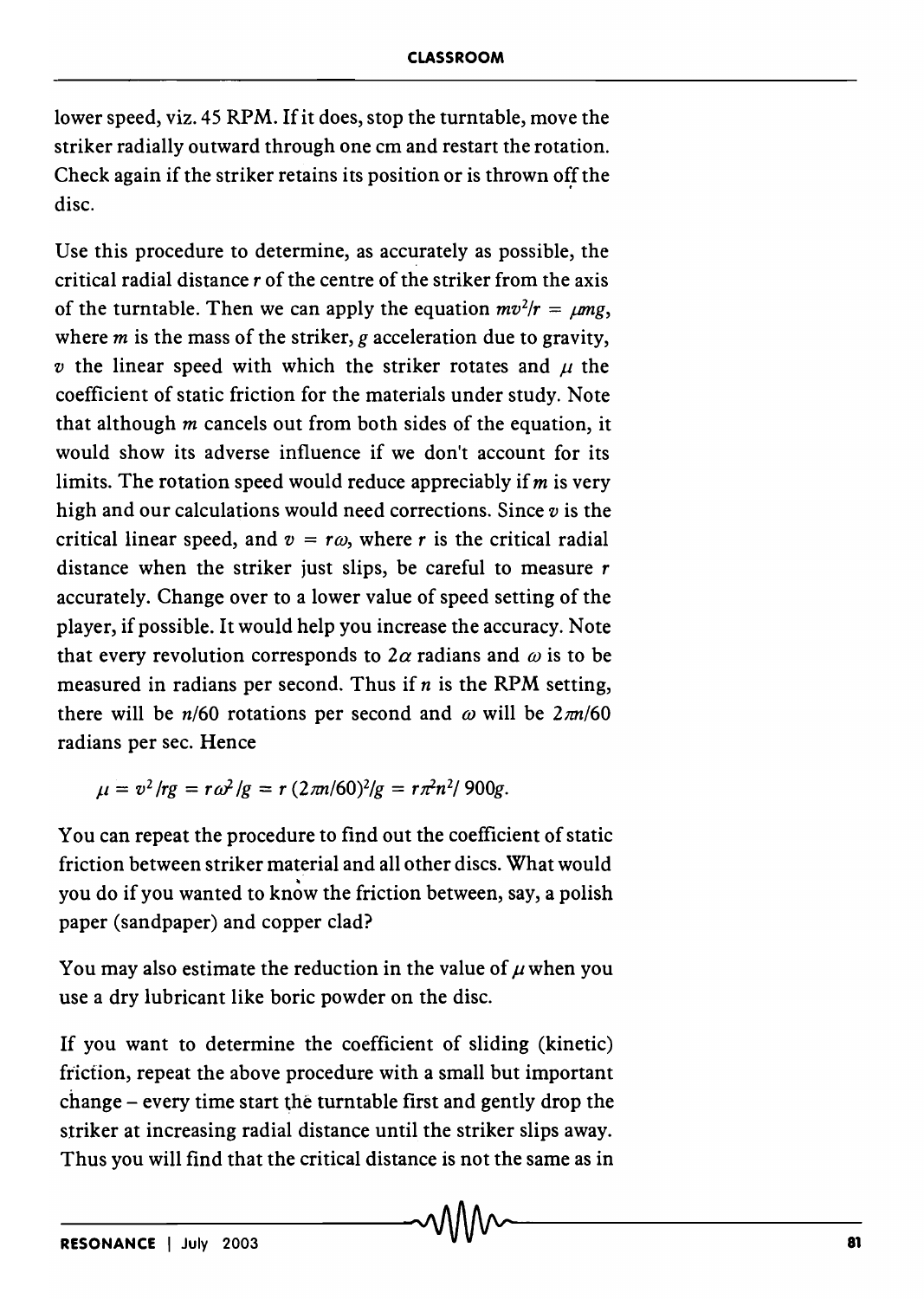the earlier case. What is the conclusion?

The effect of sprinkling boric powder can also be checked in the case of kinetic friction.

#### Food for thought:

What is the direction of the force of friction in each case?

Does it provide centripetal force or centrifugal force?

Can we improve the accuracy of our measurements? How?

Can the same record player be used to study any other concept in physics?

## Experiment 4. *Study of Interference of Sound using Quinke's Tube*

Sound waves that are produced in a loudspeaker driven by a signal generator have (ideally) a constant frequency and intensity. If such waves are allowed to travel by two alternative paths to reach a common destination, the resultant intensity sensed at the destination will depend on the phase/path difference between the two components. If the paths differ by an integral multiple of  $\lambda$ , the wavelength associated with the waves, there will be constructive interference of sound waves traveling by two different paths and the intensity at the receiving end will be a maximum. On the other hand, if they differ by an odd integral multiple of  $\lambda/2$ , there will be destructive interference resulting in a minimum intensity of sound.

Referring to *Figure* 1, note that in the Quinke's tube, both the arms can be adjusted lengthwise and that if anyone of them is



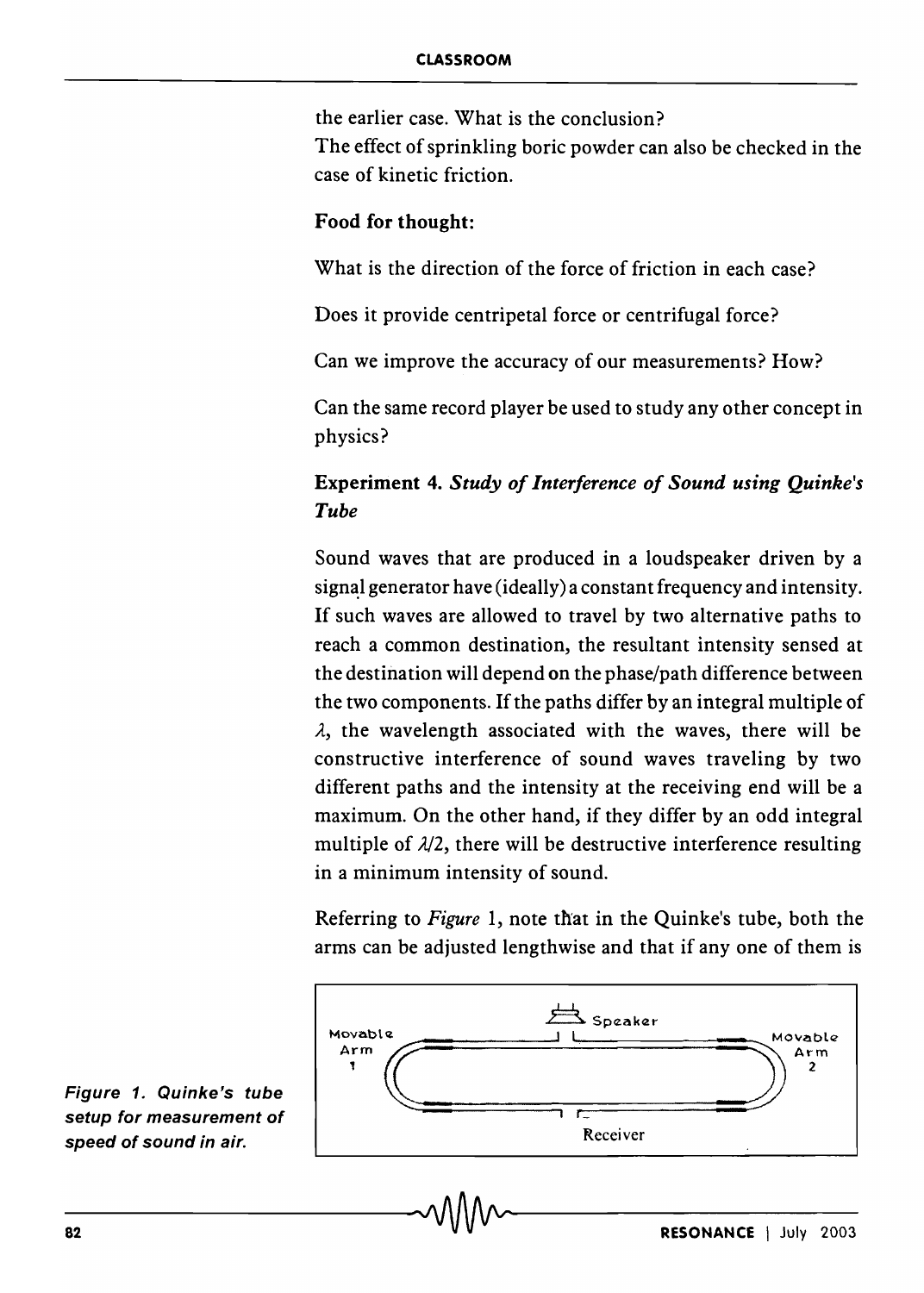pulled out by a distance *x,* the path increases by *2x* since they are U -shaped. Thus, one can start with a minimum intensity position of sound at any suitable audio frequency, and move any of the arms through a distance x such that the next minimum intensity position is located. Under such a condition,  $2x = 1$ . Knowing the frequency of the sound waves from the dial of the signal generator,' one can apply the formula  $v = f\lambda = 2x\lambda$ , where *v* is the speed of sound in air at room temperature, f is the frequency and *x* is the distance through which the arm has been moved in going from one minimum to the next in either direction.

The procedure is extremely simple. Repeat it for a large number of frequency settings starting from 300 Hz to 4000 Hz. Do you realize any difficulty in going beyond 4000 Hz? Work out the mean value of the speed of sound at room temperature and compare it with the standard value (330 m/s at 20°C).

### Food for thought:

What are the factors governing the minimum and maximum frequencies of sound waves to get satisfactory results?

Can the method be applied to any other situation?

What modifications would be required to be made in such situations?

Can we improve upon the range of frequencies by making any alteration in the form of the tube?

Think about the probable sources of error.

## Experiment 5. *Transparency of Materials using a Photodiode and OPAMP*

Measuring the percentage transparency of different materials like glass, acrylic, etc. is an extremely useful yet a simple task by employing a linear photodetector like a photodiode and a lowcost electronic circuit employing general purpose OPAMP like IC 741.